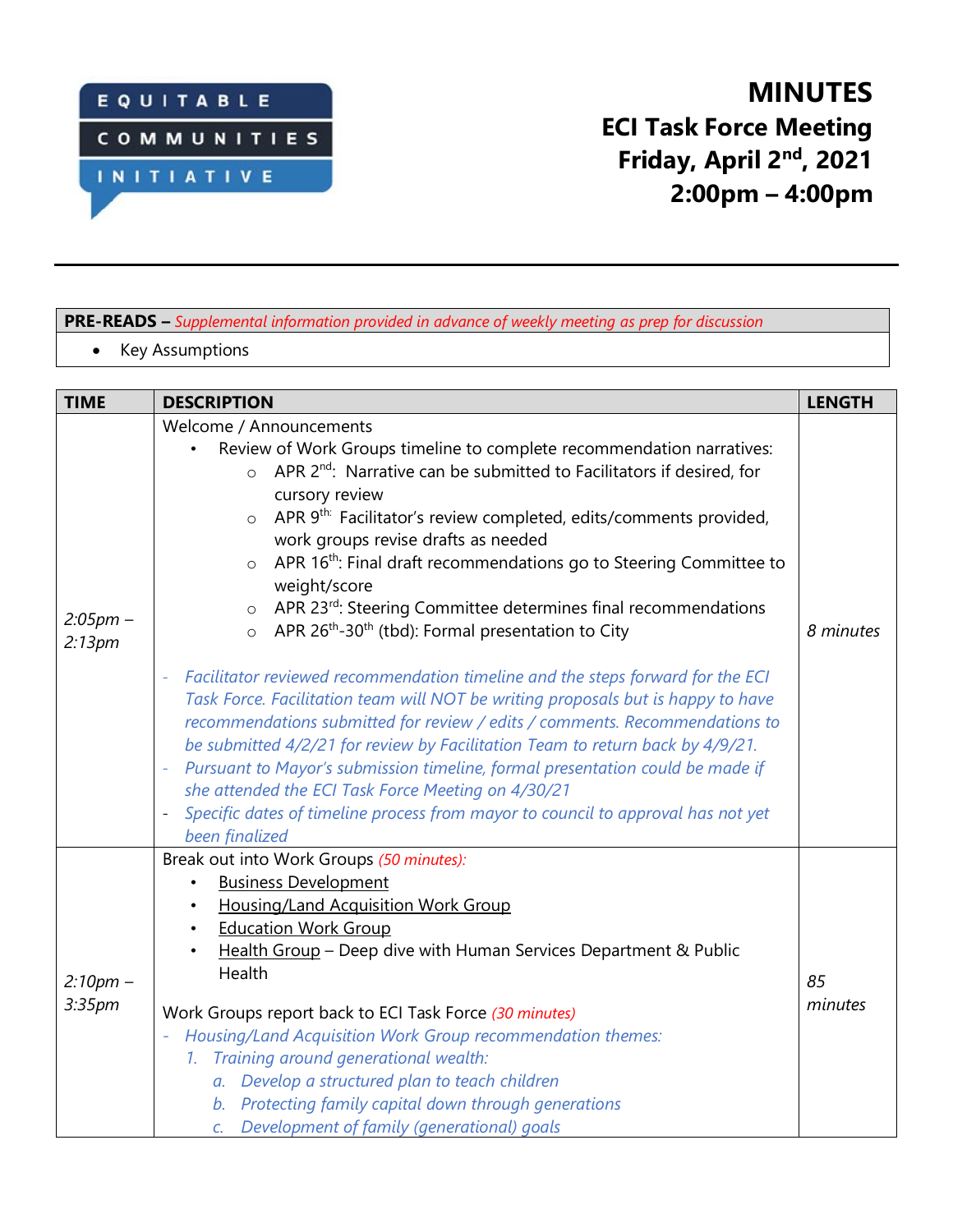|                    | d. Education on creating Family Trusts                                                     |         |
|--------------------|--------------------------------------------------------------------------------------------|---------|
|                    | Develop a charitable plan to mitigate inheritance taxation<br>e.                           |         |
|                    | <b>Financial Management of Trusts</b><br>f <sub>1</sub>                                    |         |
|                    | 2. Rent to own model contracts that benefit the tenant:                                    |         |
|                    | a. Transfer ownership to pay the lease on the house.                                       |         |
|                    | b. Very low income (bottom 30%)                                                            |         |
|                    | c. No down-payment                                                                         |         |
|                    | d. 12-month rental history                                                                 |         |
|                    | e. Build up equity like in a traditional amortization schedule                             |         |
|                    | Part will be for rent and part for equity building<br>f.                                   |         |
|                    | 5 years after purchase owner can sell back to the market / non-profit.<br>$q_{\cdot}$      |         |
|                    |                                                                                            |         |
|                    | <b>Education Workgroup recommendation themes:</b><br>۰                                     |         |
|                    | 1. Promote programs to develop leadership with BIPOC Youth After School                    |         |
|                    | programs and college readiness                                                             |         |
|                    | 2. Enhance/Expand current DEEL services and programs                                       |         |
|                    | a. Enhance cultural training and education                                                 |         |
|                    | b. Provide training and education on cultural history and support                          |         |
|                    | organizations that provide BIPOC cultural education (i.e. museums,                         |         |
|                    | cultural centers)                                                                          |         |
|                    | Fund organizations that support Youth through other culturally relevant<br>$\mathcal{C}$ . |         |
|                    | curricula (i.e. environmental education)                                                   |         |
|                    | d. Support family navigators/engagement that bridge schools and                            |         |
|                    | communities of color, including interpretation services                                    |         |
|                    | e. Support programs that increase teacher diversity and enhance                            |         |
|                    | professional development of teachers                                                       |         |
|                    | <b>Fund programs for formerly incarcerated BIPOC individuals</b><br>f.                     |         |
|                    | Provide trainings, apprenticeships for Youth (potential collaboration with<br>$q_{\cdot}$  |         |
|                    | <b>Business Dev work group)</b>                                                            |         |
|                    | <b>Business Workgroup recommendation themes</b>                                            |         |
|                    | Grants + TA, Forgivable loans + TA<br>$\mathcal{I}$ .                                      |         |
|                    | Short-term and Long-term loans & TA - long and short with low interest,<br>2.              |         |
|                    | forgivable grants (a mix of funding tools)                                                 |         |
|                    | Technical Assistance - pre, during & post funding; business development<br>3.              |         |
|                    | coaching, marketing, etc. Similar to "Coordinate Care" model - with intent to              |         |
|                    | address wealth generation                                                                  |         |
|                    |                                                                                            |         |
|                    | Health Workgroup - still in progress                                                       |         |
|                    |                                                                                            |         |
| $3:35pm -$         | <b>Recommendation Key Assumptions</b>                                                      | 20      |
| 3:56 <sub>pm</sub> | See attachment for Key Assumptions context                                                 | minutes |
|                    |                                                                                            |         |
|                    | Recap & Next Steps                                                                         |         |
|                    | Facilitators to schedule additional time for Health Work Group with HSD &                  |         |
|                    | <b>Public Health.</b>                                                                      |         |
|                    |                                                                                            |         |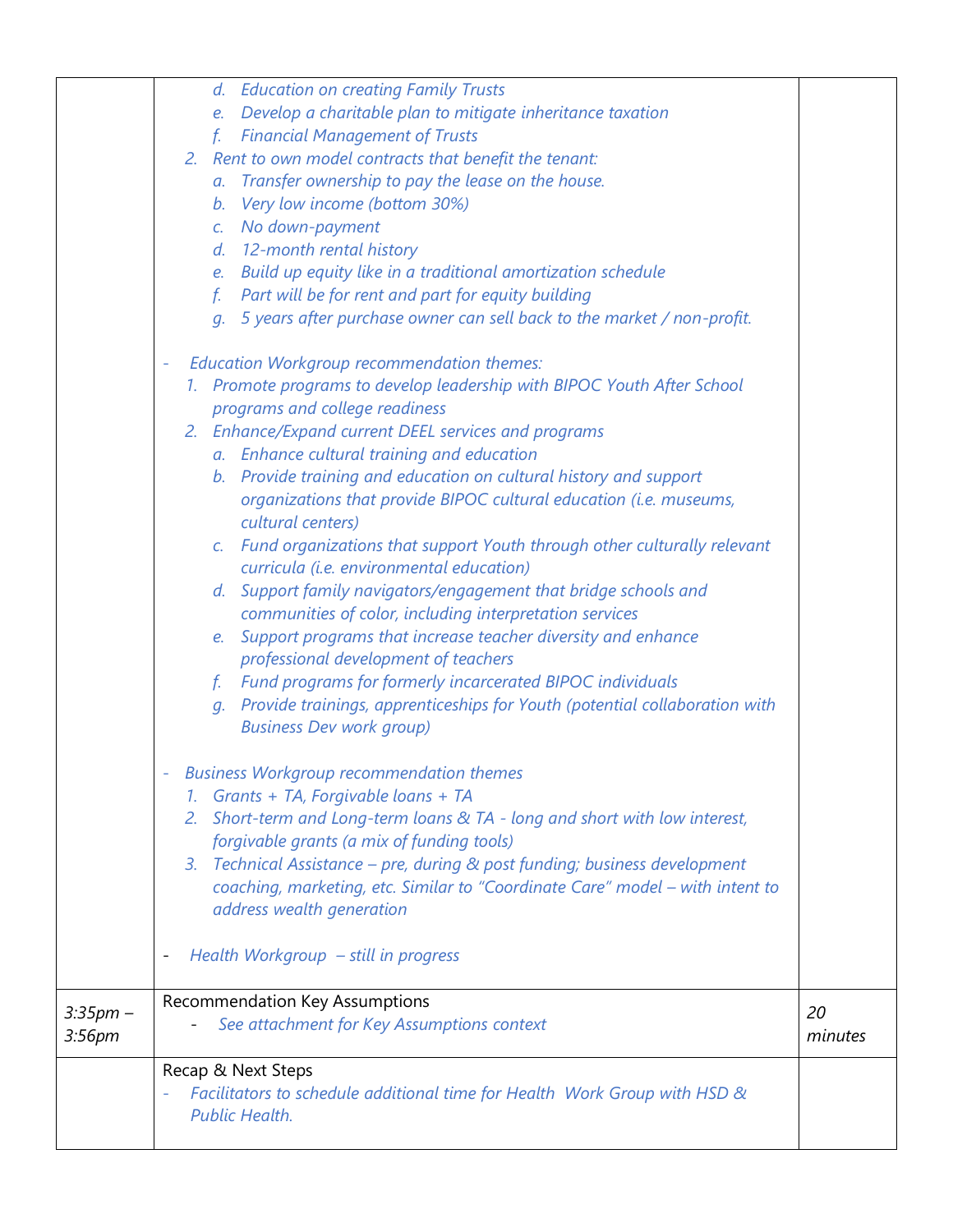| 4:00pm<br>Adjourn<br>$\cdots$ |  |
|-------------------------------|--|
|-------------------------------|--|

## Attendance:

Excused Absence:

- Sean Bagsby
- LeNesha DeBardelaben

Unexcused Absence:

- Michelle Merriweather
- Trish Millines Dziko



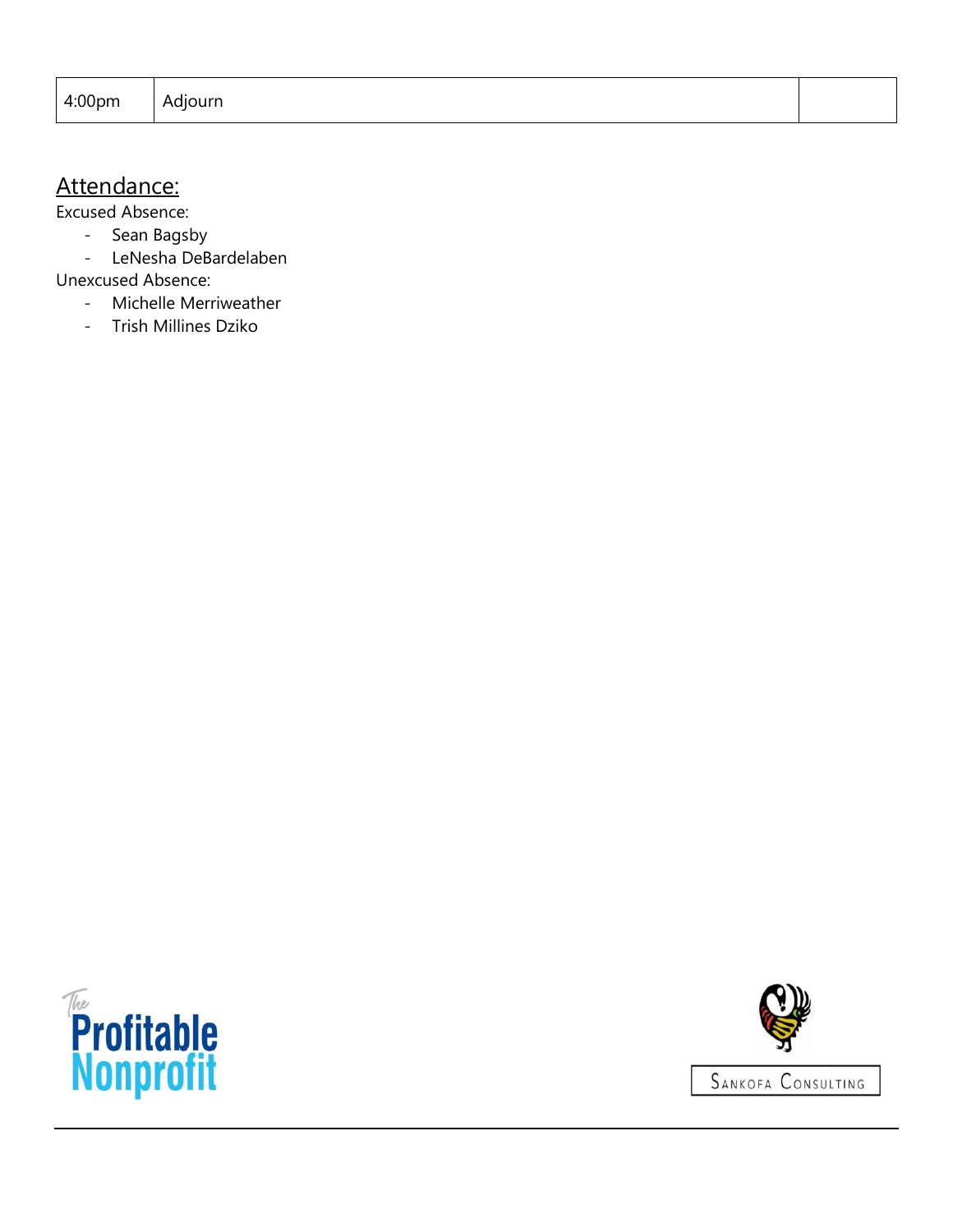### Pre-Read - Key Assumptions

#### **KEY ASSUMPTIONS**

The ECITF identified systemic issues that need to be addressed through the recommendations by looking at challenge areas affecting the well-being of BIPOC communities in the areas of Education, Business, Housing, and Health.

By accepting the recommendations presented by the ECITF, the City is signaling a commitment to additional resources beyond \$30 million in order to fund programs and processes geared towards the development and sustainability of BIPOC communities. We want to see positive, lasting outcomes for these populations. This financial commitment will ensure that the ECITF's current efforts are not stalled prematurely, and a wide range of transformative interventions can be developed and made available over the long term.

The methodologies we have used in this work include:

- Weekly focused group time with Task Force members who hold personal and professional expertise in the areas of BIPOC Education, Business, Housing, Health
- Deep-dive presentations from City of Seattle employees and policy leaders who's daily efforts focus on BIPOC issues in regards to Education, Business, Housing, and Health
- Regional BIPOC data mined by Microsoft
- Equitable Communities Steering Committee members who bring forth emerging BIPOC issues for discussion and ideation
- Weighted scoring model applied to recommendations to City of Seattle